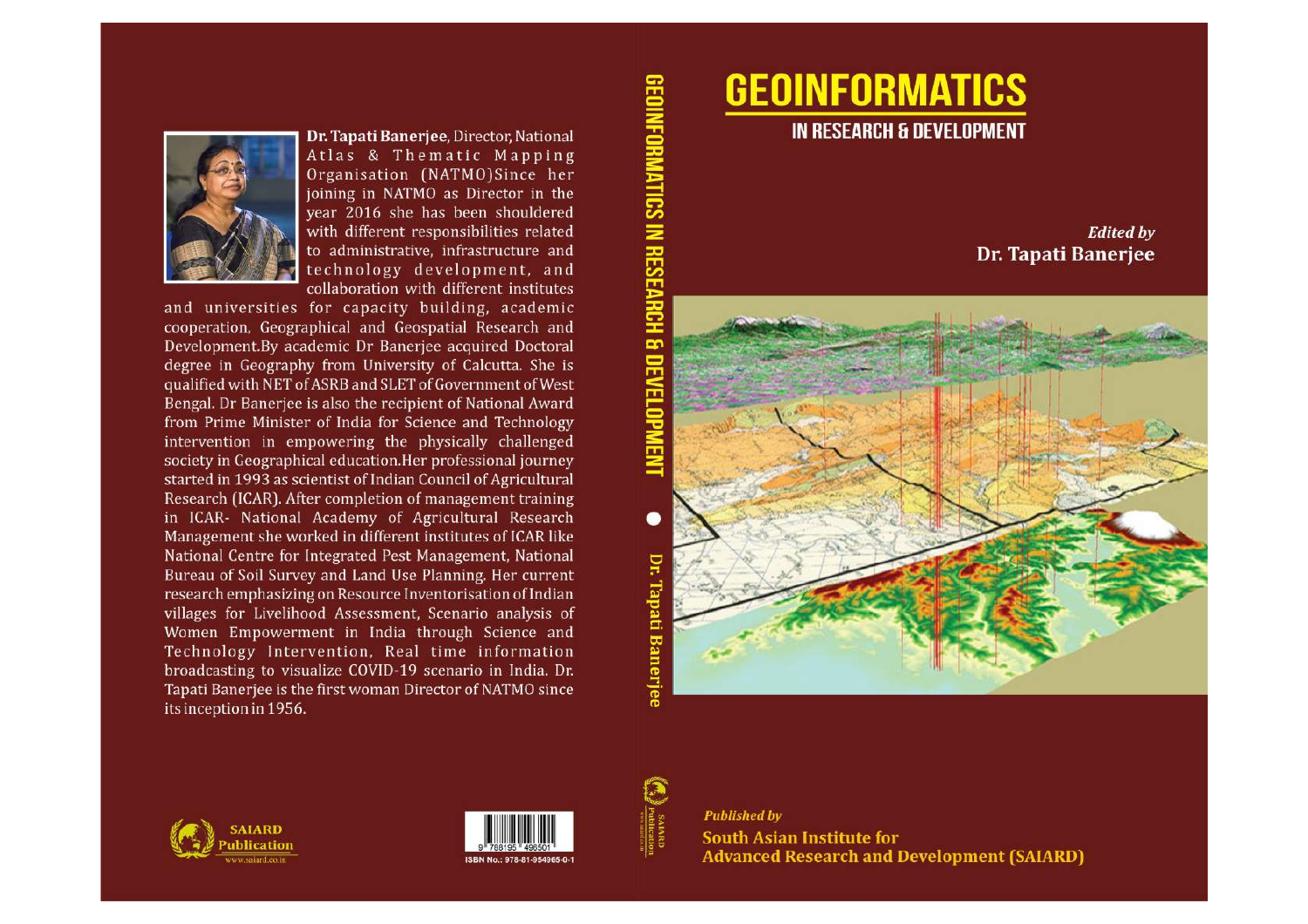# **Geoinformatics** in Research & Development

Edited by Dr. Tapati Banerjee

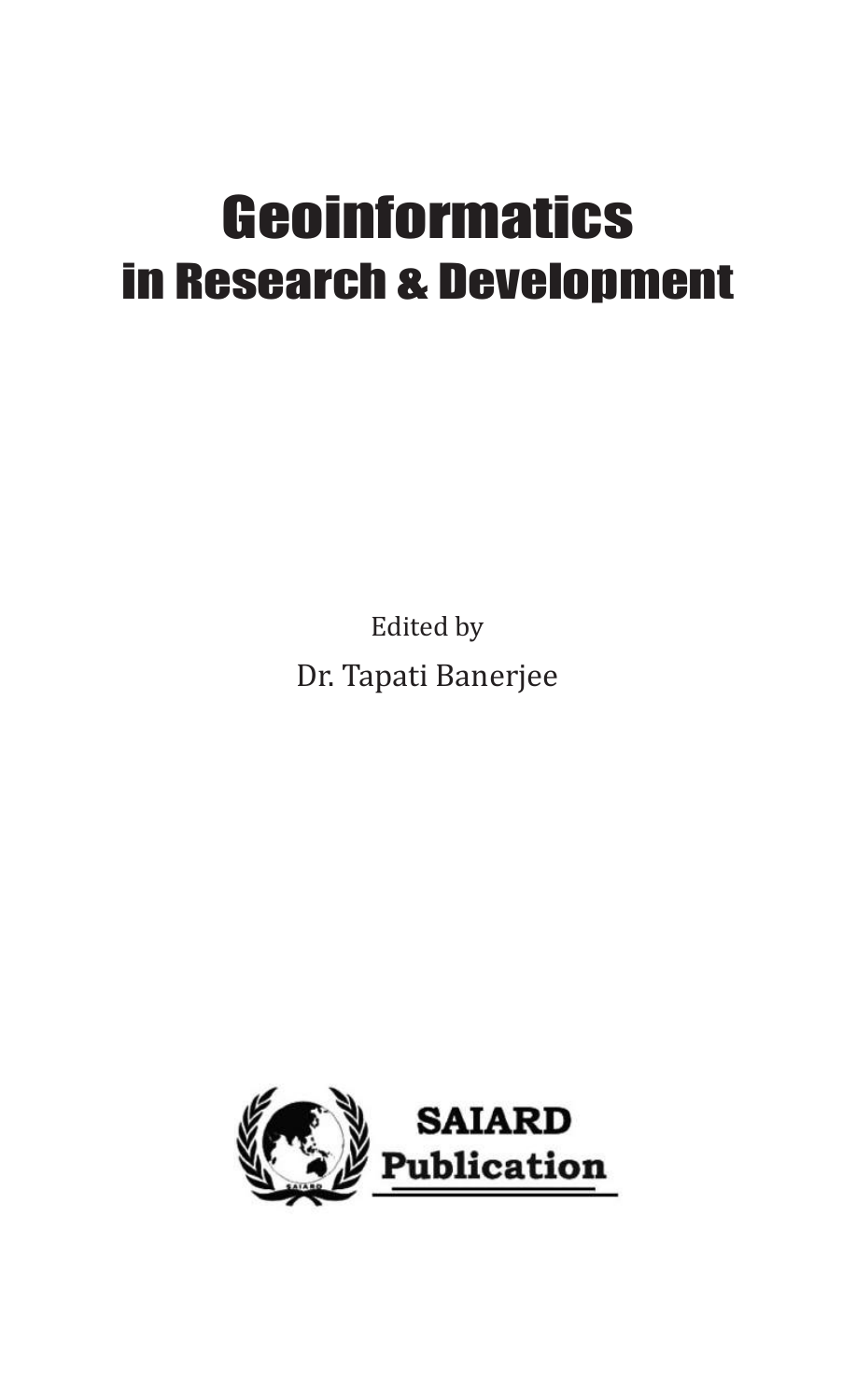First published in 2021

## *By* **SAIARD Publication**

87/210, Raja S.C.Mallik Road, Kolkata- 700047 Email:saiardpublication@gmail.com www.saiard.co.in

#### *Disclaimer:*

The findings, views, opinions expressed in this book are solely those of the authours and do not necessarily reflect the views of the publisher

#### © SAIARD Publication

#### ALL RIGHTS RESERVED

No part of this book shall be reproduced,stored in a retrieval system, or transmitted by any means, electronic, mechanical, photocopyinf, recording, or otherwise, without the prior written permission of the copyright holder(s) and and/or the publishers.

#### **GEOINFORMATICS IN RESEARCH & DEVELOPMENT**

|                                                                                                  | <i>Edited by:</i> Dr. Tapati Banerjee |  |
|--------------------------------------------------------------------------------------------------|---------------------------------------|--|
| Editorial Assistance: Dr. Swati Bandyopadhyay<br>Ms. Anjana Bandyopadhyay<br>Mrs. Rita Chowdhury |                                       |  |

ISBN No.: 978-81-954965-0-1

Price: 400/- (Four hundred only)

Printed By: SAIARD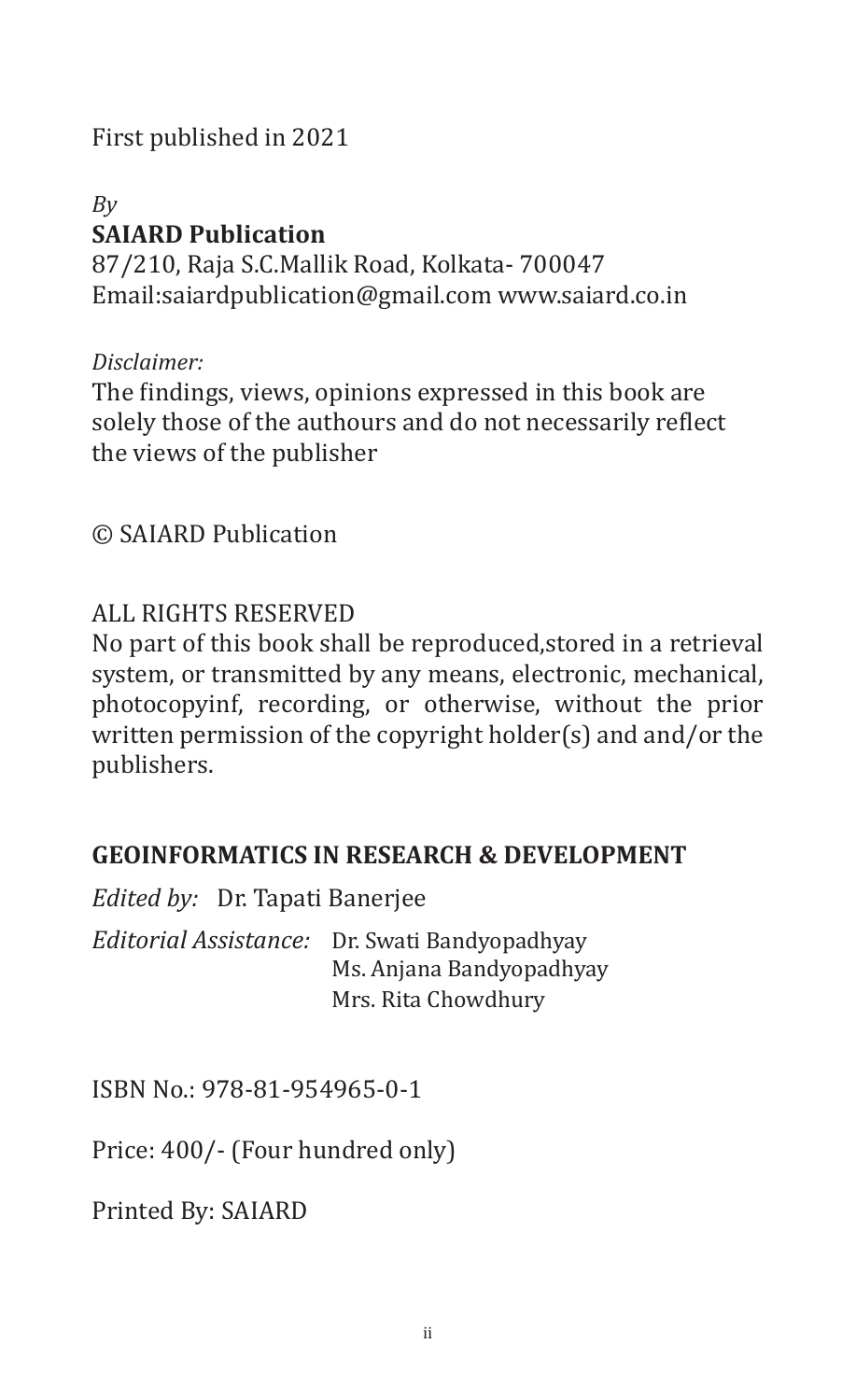## **EDITORIAL DESK**

Geoinformatics today is closely related with location specific research to find out the trend along with foresee the users need. It is now coordinating with GI Industry, GI Scientists and technologists to analyse the real time scenario in the highly dynamic environment. The key factors which we need to look into is the data access for visualization, spatial analysis and planning to optimize the processes in managing infrastructure or logistics. The advancement of geospatial technology leading to the automation and user-friendly analysis to make spatial research faster, easier and in a more accurate manner. Further, the availability of high-resolution satellite data has marked a significant tied with global information system which is a key element of geoinformatics. S.W.Aleksandrowicz (2001), a geologists, considers 'geoinformatics' to be a good field for the specialists engaged in mutually dependent and complementary disciplines in a collaborative way for multi-disciplinary and cross-disciplinary research. According to him, Geoinformatics can be understood as the union of informatics and the earth sciences from a semantic point of view.

In this edited volume of Geoinformatics in Research and Development the emphasis has been given on the methodology of environmental data collection using indigenous, cost-effective and user-friendly tools through satellite-based navigation system, application of geospatial technology in physical-social-cultural research for humanitarian and societal development.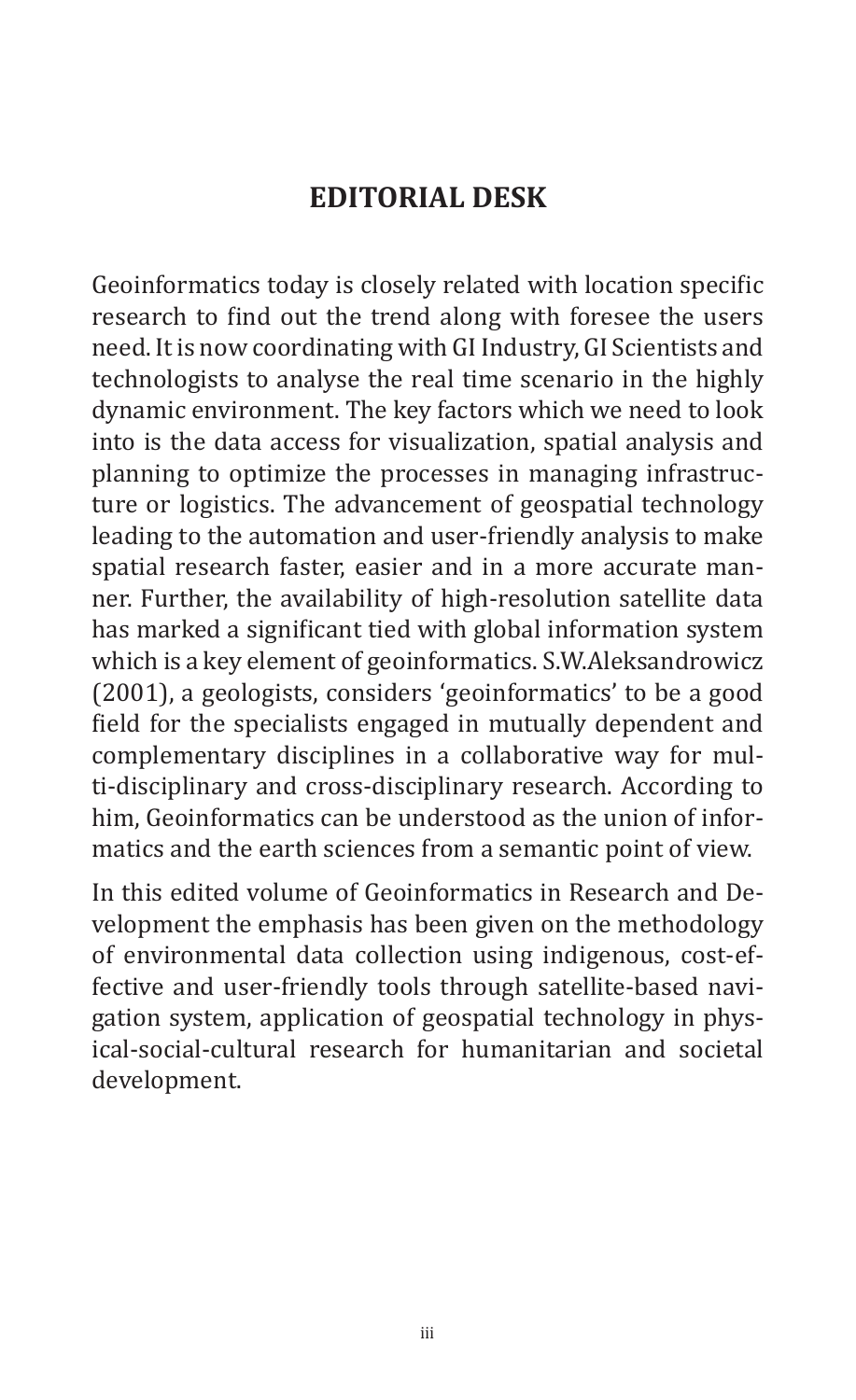## **PREFACE**

Nowadays India is passing through a phase of cognitive development. To meet the need of Global Excellency in every aspect is the major challenge of this country and to cope up this need, from primary to quinary, every sector needs a revolution i.e. Digital Revolution. Hopefully, India has catched the line of change and has transformed herself into the new Digital Era by adopting a new information regime through its 'Digital India' program to support good governance, sustainable development goals and empowerment of its citizens. In that case, since the last three decades, Geospatial technology possesses an important role to cater these types of situations. Nowadays, India is also evolving its own Geospatial Ecosystem and the basic purpose of it is to improve the provision of geospatial data and information into the public domains as well as to strengthen the institutional capacity by enhancing the performance of the organizations. In this context, developing and improving the technical capacity at the individual level, remains as the key factor for the success<br>of this change. Hence, addressing these issues SAIARD of this change. Hence, addressing these issues has taken this initiative to publish this book to support the mission of Geospatial Nation of India.